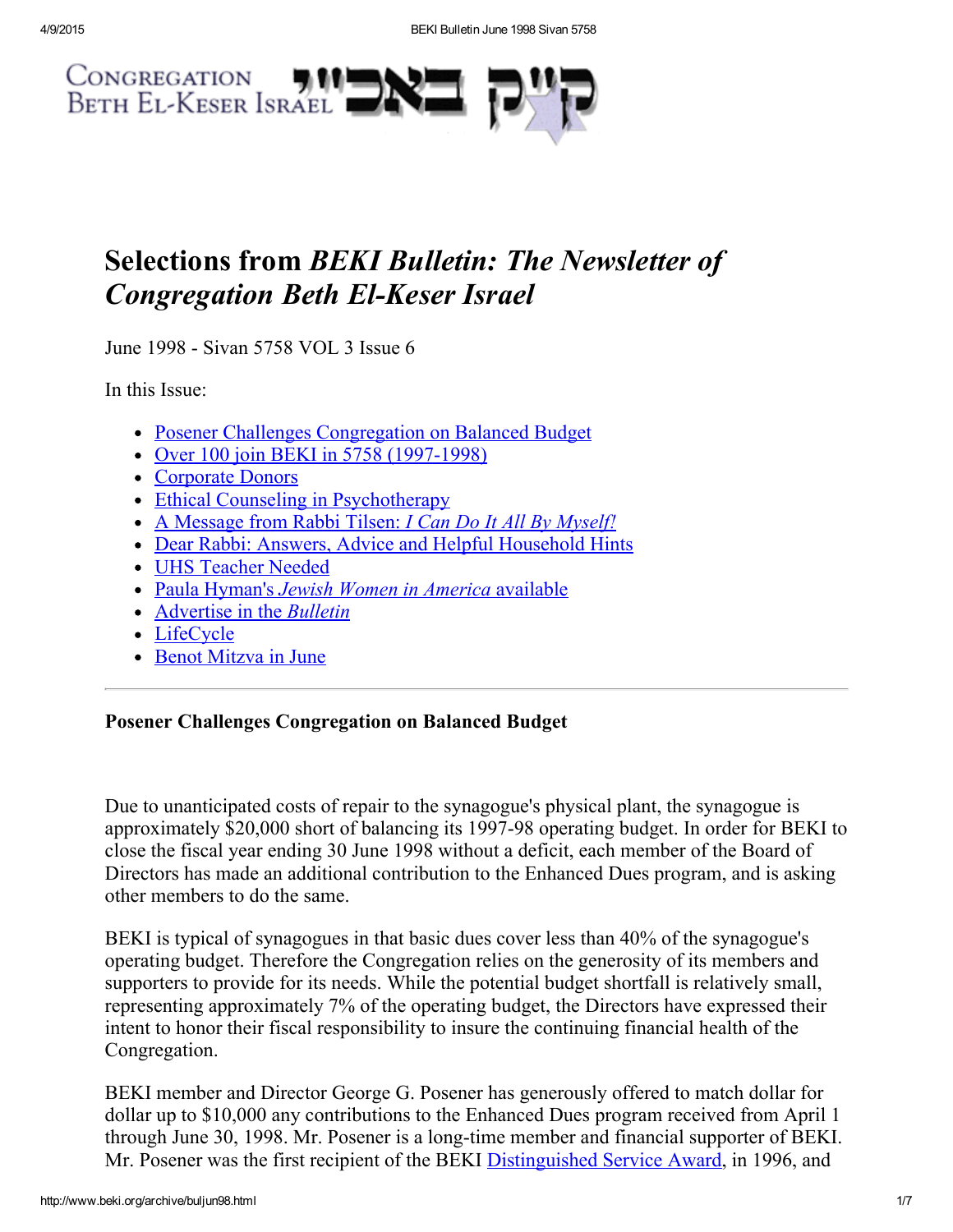4/9/2015 BEKI Bulletin June 1998 Sivan 5758

has established two [endowed](http://www.beki.org/archive/endow.html) funds to provide for the continuing support of the Congregation.

All contributions to the Enhanced Dues program are taxdeductible to the full extent allowed under law. In lieu of a cash donation, you may donate stock or other securities directly to BEKI, receive a tax deduction and not be required to pay a capital gains tax. For further information about the Enhanced Dues program or donating securities to BEKI, please contact Steven Fraade at (203) 389-2108 or Brian Karsif at (203) 387-9268.

## <span id="page-1-0"></span>Over 100 join BEKI in 5758 (1997-1998 fiscal year)

The Congregation recognizes and welcomes new members, returning members and their families who have formally affiliated with BEKI during the past year.

- Yaron & Liora Lew, Daphne & Dana
- Stewart Frankel & Joy Kaufman
- Mark & Irena Chernyak, Kay & Anatoly
- Phillip Simon & Deborah Libman, Samuel, Isidore & Noah
- Rachel Lovins & Dan Kazer, Benjamin
- Howard & Laura Bloom, Arieh & Raffi
- Sheila Mondry
- Alan Rosner & Deren Manasevit, Hanna & Sophie
- David Schwartz  $&$  Ellen Slopak-Schwartz
- Hanna Salowitz, Noah & Jacob
- Howard & Willa Needler, Mark Needler
- Shulamith Scharfstein Chernoff
- Wendy Silver & Paul Angeloff, Alexander & Rachel
- Stephen & Sheryl Rothman, Danielle, Michael, Dayna, Mara
- Herbert & Hanna Winer
- Rochelle "Shelli" Adoni
- Ghislaine Palumbo & Joseph Palumbo, Marlo & Darren
- Ronald Demakovsky & Teri Gallenstein, Leah and Josh
- David & Janet Golden, Rebecca
- Deborah Chernoff
- Yael Cohen Wertheimer
- Peter Lerner & Gwen Weltman, Netanya
- Dorothea Braginsky
- Barzillai Cheskis
- Robert Cohn Family, Matthew, Alex & Emma
- Lillian Silverman
- Jeremy Kasha
- Donald & Ann Green, Aaron & Rachel
- Arnie & Naomi Lehrer, Alan & Elana
- Oliver Holmes & Hannah Sokal-Holmes, Yaffa, Hadassah, Aaron
- Jennifer Rosenberg
- Sarah B. Putney, Minnie, Abigail
- Judith Resnik & Dennis E. Curtis, Jonathan Curtis-Resnik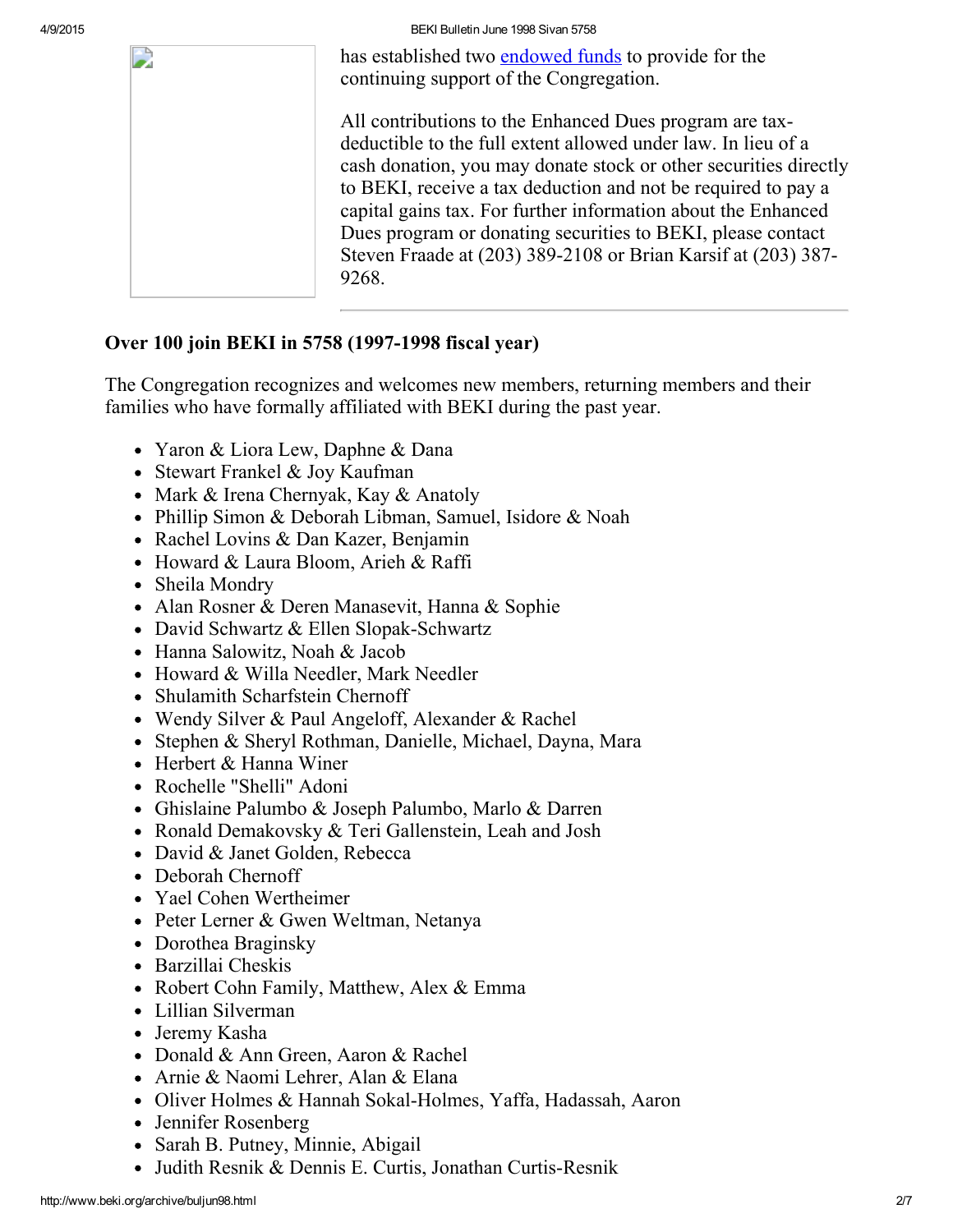- Rick Goodwin & Dr. Rachel Lampert
- Lionel Rigler & Nancy Suchman
- Mathew Katz & Ronni Rabin, Alexandra, Hannah, Sophia
- Gila Reinstein
- Babies: Tova Benson-Tilsen, Jacob Botwick-Ries, Tennessee Lieberman, Noah Simon, Batsheva Stoll, Yona Traubici, Leora Weitzman

#### <span id="page-2-0"></span>Corporate Donors

Corporations and S-corporations paying Connecticut State income tax may be eligible for significant tax credits (in addition to federal and state charitable deductions) for contributions to approved programs at BEKI. Programs include providing Access to the Handicapped; **[Kulanu](http://www.beki.org/archive/kulanu.html)** for Adults with Developmental Disabilities and Mental Illness; Energy Conservation; Children's Room Improvements; and Beautification of the BEKI Grounds. Programs also include Handicapped Access and Beautification and Maintenance of BEKI Cemeteries.

An individual or corporation can to contribute toward any of these programs even if they are not able to take advantage of the tax credits. If you have a connection to a corporation that might be willing to contribute toward any of these programs, or if you might like to contribute in an individual capacity, please contact Rabbi Tilsen at (203) 389-2108 or Dr. Brian Karsif at 387-9268. In some cases permanent named Endowments are available.

#### <span id="page-2-1"></span>Ethical Counseling in Psychotherapy

When, if ever, should a psychotherapist give a client unsolicited ethical counsel? What if it is clear that the client's unethical behavior is leading to personal pain to themselves or others? Does the therapist have the right to raise ethical issues in the context of therapy? What is the cost and value of doing so? What are the best ways to approach ethical issues in therapy? Mental health professionals are invited to a discussion about these issues in BEKI's Rosenkrantz Library on Sunday 28 June at 9:30a to 10:30a. Participants will share clinical experiences they are facing or have faced in their work to develop a deeper understanding of the role of ethical counseling in psychotherapy. For more information call Marc Schwartz (387-1665) or Rabbi Jon-Jay Tilsen (389-2108 ext. 10).

#### <span id="page-2-2"></span>A Message from Rabbi Tilsen

I Can Do It All By Myself!

"I can do it myself!"

These are the famous last words uttered by the child before pouring milk into the cup that tips and floods the floor. The crying is over the spilling, not the spilt.

Nothing compares to the joyful feeling of satisfaction after learning and mastering a new skill on our own. Self esteem soars as we become "independent" following the completion of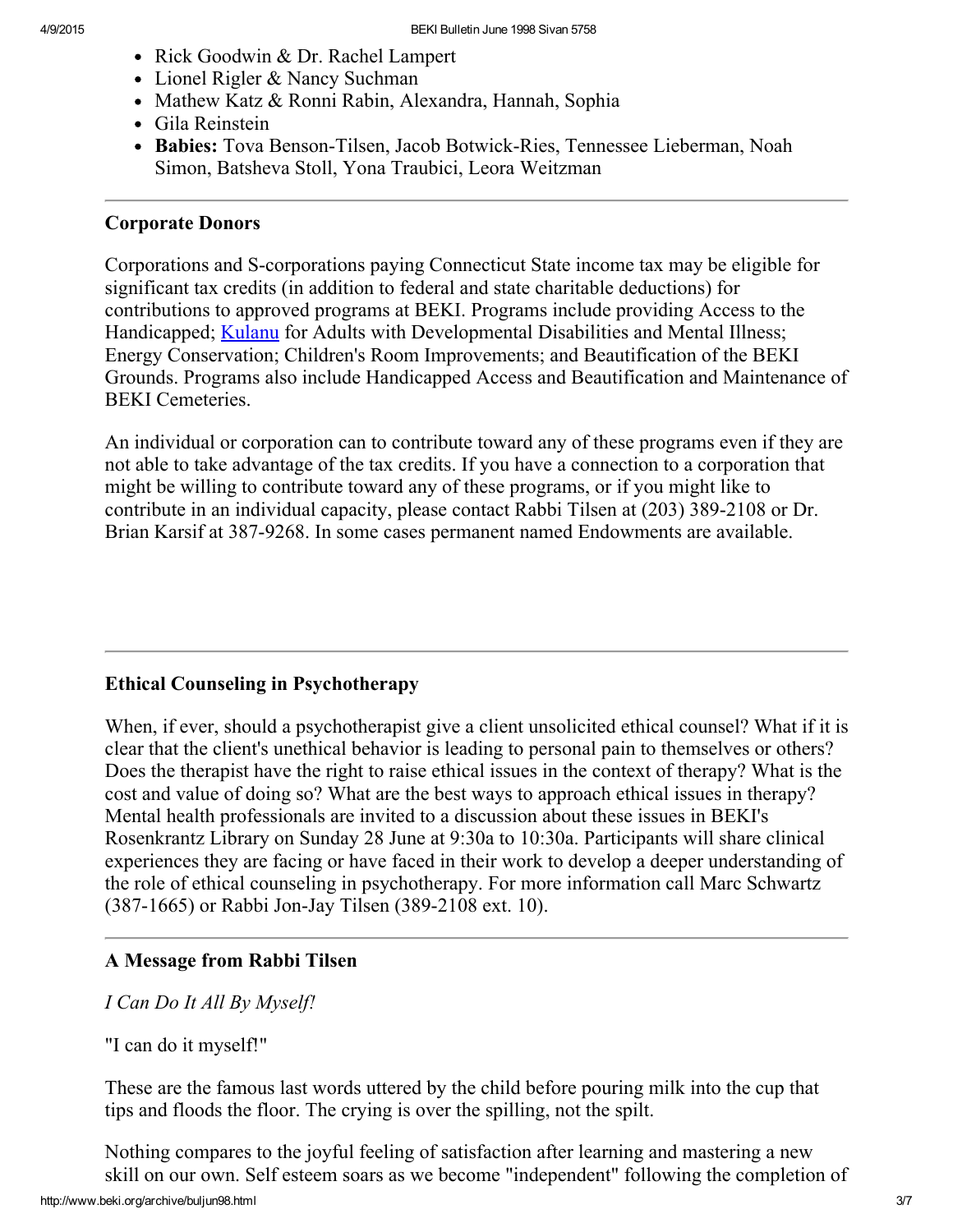some new task.

But that desire to be independent and self-sufficient can have a negative effect by inhibiting us from seeking help. To prevent this potential adverse effect on our health and happiness, we must distinguish between help that is unnecessary, help we need, and help that is just plain helpful.

Help that we need might be the specialized skills of an electrician, dentist or tax advisor. For most of us, there is nothing wrong in recognizing that we personally lack the specialized knowledge or physical strength necessary for certain tasks.

But somehow when it comes to seeking help for conditions such as excessive gambling, substance abuse or domestic discord, many are reluctant to seek help. Admitting to ourselves that we can benefit from help is akin to saying, "there must be something wrong with me if I can't solve this myself." We deny our problem and fail to get help.

"Do I need help? No, I don't need it. Through my own will-power and reading self-help books I can do it myself." Yeah, right.

A confession: I do not floss daily. But I do floss the day before I visit my dentist, and for two or three weeks after. Do I need my dental hygienist's reminder (or reprimand) to motivate me to floss daily? I "know" I could do it without that reminder. The dentist's reminder is "help that is helpful."

When we have difficulty coping because of a loss, or due to some other cause, or seemingly for no apparent reason, there are psychotherapists, social workers, clergy and others who can be especially helpful. Sometimes we just need a sympathetic ear. At other times we can benefit from individual or group therapy. Maybe we don't "need" this help, but it can be helpful to enlist the aid of an experienced professional. Rather than viewing this as a personal weakness, we should know we are doing the right thing to take care of ourselves.

Our Jewish tradition emphasizes our interdependence and connectedness, and Jewish law insists that a person seek whatever help is needed to assure medical and spiritual wellness. The only shame is in *not* getting help.

Only take good care of yourself, and guard your life diligently....

Deuteronomy 4:9

## <span id="page-3-0"></span>Dear Rabbi: Answers, Advice and Helpful Household Hints

Dear Rabbi,

The "voice of the turtle" is mentioned in the Bible and other books in the context of love poetry. I've never heard a turtle sing, but it doesn't sound very romantic.

Signed, Turtle Soup

Dear Turtle,

"Turtle" in the Song of Songs refers to a "turtledove," which is a kind of bird which mates for life and makes pleasant sounds.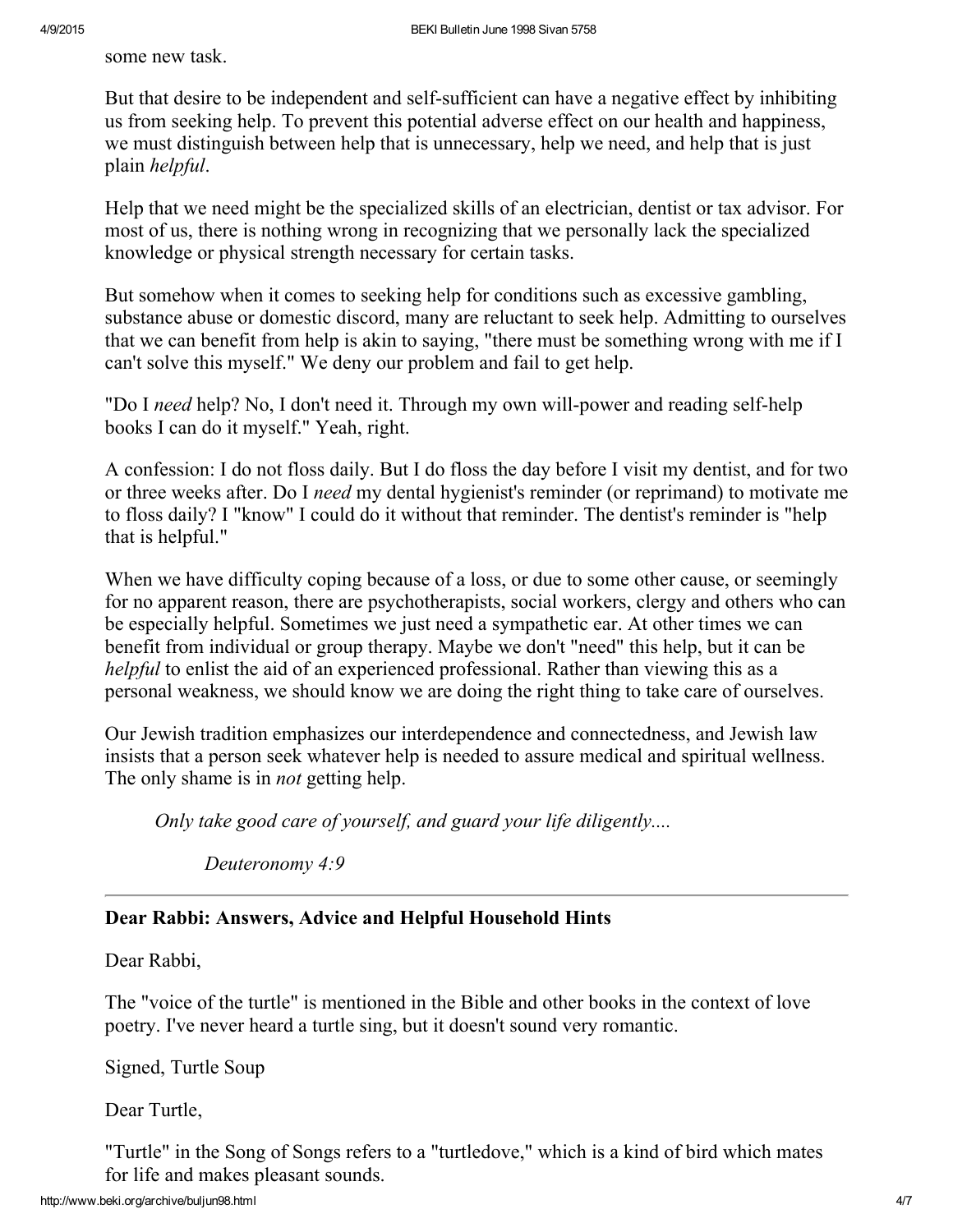Dear Rabbi,

After the first line of the Shema, the prayer book instructions say the rest is read silently. Why is this read aloud sometimes at BEKI?

Signed, loud silence

Dear loud.

The note in the prayer book which says "silently" refers only to the one line "*barukh shem*," "blessed be God's name," which is not actually part of the Shema text but rather is the vestige of the response made by the congregation in the days when the Shema was recited aloud by a reader in public worship. The Shema may be recited either aloud or quietly. When one is reading it quietly (but not silently), one should be able to hear one's own voice but not recite it so loud as to disturb others. Reciting it aloud in unison is also fine. At BEKI it is left to the discretion of the leader of the service.

## <span id="page-4-2"></span>UHS Teacher Needed

United [Hebrew](http://www.beki.org/archive/youth.html#UHS) School is in need of a dynamic, enthusiastic Kindergarten teacher for the upcoming school year. Hebrew reading is not essential, but familiarity with some basic Hebrew vocabulary (hello, teacher, mother, father, boy, girl, please, thank you, etc.) is important. Our program incorporates a lot of arts and crafts, along with singing. If you or someone you know is interested, please call the UHS Principal, Terri Stern, at 389-2108 ext. 13.

## <span id="page-4-0"></span>Paula Hyman's Jewish Women in America available

The two-volume Jewish Women in America: An Historical Encyclopedia, edited by BEKI Board member Paula E. Hyman and Deborah Dash Moore is available at half price, \$125.00 (plus \$5.95 shipping) from the Women's Center at the Jewish Theological Seminary. The Women's Center ((212) 678-8976) can mail or fax an order form. The *Encyclopedia* has been awarded the Dartmouth Medal for the best reference work of 1997 by the American Librarians' Association and has recently won a prize as the best research work from the Association of Jewish Libraries.

#### <span id="page-4-3"></span>Advertise in the Bulletin

An advertisement in the *BEKI Bulletin* (print edition) is a great way to support the Congregation and promote your business. Annual rates are very reasonable. If you are interested in placing an advertisement, please contact Sheila Gardner at 387-1376.

## <span id="page-4-1"></span>LifeCycle.

HaMaqom Yinahem Etkhem: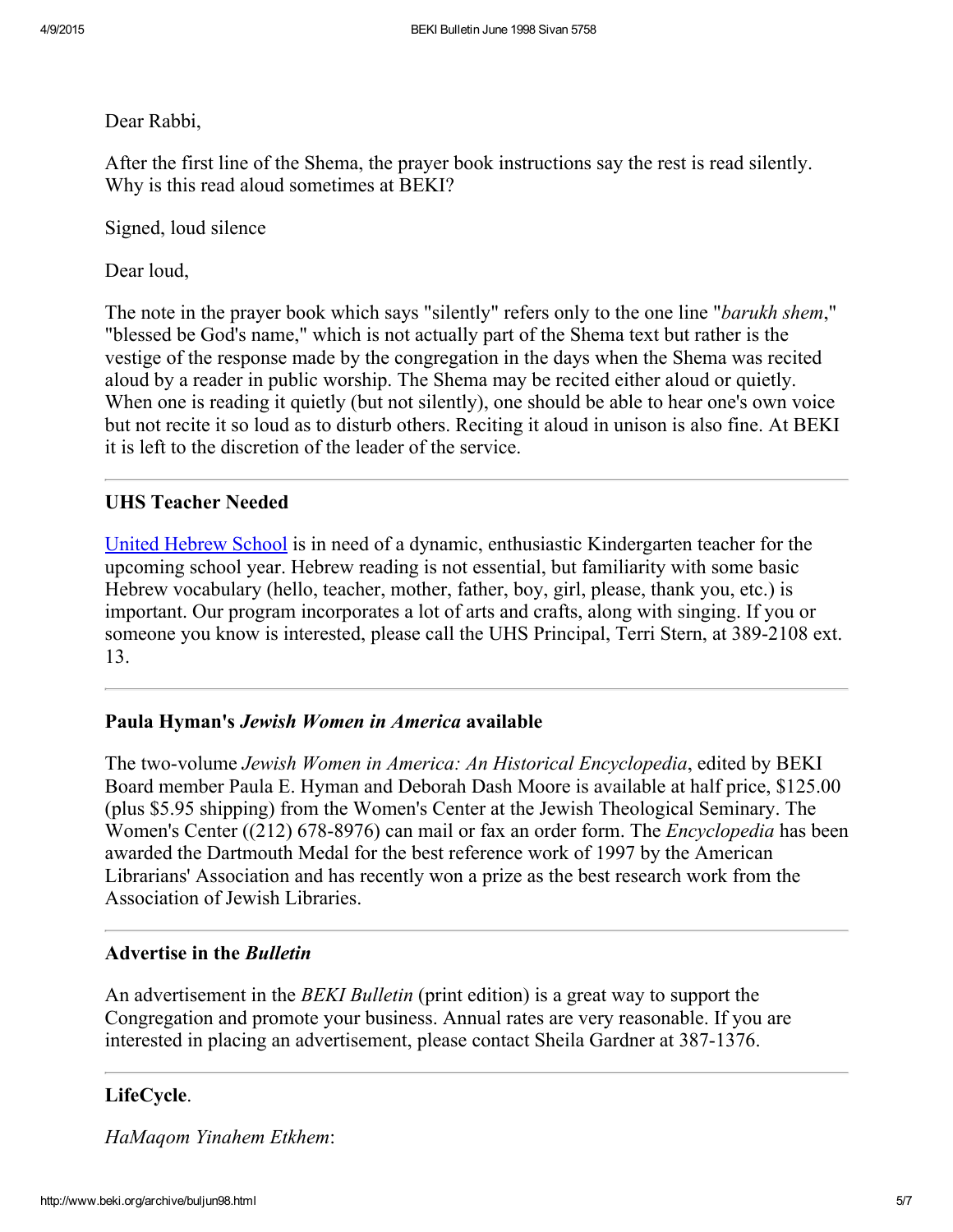We mourn the passing of **Jack Rotman** father of Darryl Kuperstock

Mazal Tov to

- Nanette Stahl & Bill Hallo on their engagement.
- Lewis Borofsky and Yael Cohen Wertheimer on their engagement. Lewis and Yael met at Friday Night Shabbat Services at BEKI.
- Drs. Carol & Marc Weitzman on the birth of their daughter Leora Rebecca, and to Benjamin & Sasha on the birth of their sister.
- Susan L. Voigt on becoming New Haven County's first female Deputy Sheriff (and we might add, the first Jewish female and first BEKI member).
- Adele Tyson on being selected to represent the Jewish Home in an international conference in Montreal.
- Sarah Beller on being named a 1998 Fellow of The Bronfman Youth Fellowships In Israel. Past BEKI recipients include Ben Wizner, Judith Rosenbaum, Rachel Levy, and Leah Cover.
- Elisa Beller, who is finishing her freshman year at Williams College in Massachusetts, on her appointment as summer intern at The Wilderness Society in Washington, D.C., in their Communications Department.
- Coby Salowitz on being named the Easter Seals Poster Child.
- Esther Serkin, on her gradutation from High School and plans to attend the NATIV college program in Israel.
- Alisa Zlotoff, on her graduation from High School and plans to attend Vassar.
- MAKOM Hebrew High School (supplemental) graduates Esther Serkin and Alisa Zlotoff. Ten BEKI members serve on the faculty or administration of MAKOM.
- UHS graduates Karen Berlin, Alicia Hopkinson, Ben Karsif, Julia Katz, Eva Landau, Emma Lehrer, Jeremy Miller, Dan Rosenberg, & Justin Weinstein.

# <span id="page-5-0"></span>Benot Mitzva in June

Emma Lehrer, daughter of Paulette Lehrer and Alex Lehrer, will lead services on Friday 5 June and be called to the Torah on Shabbat 6 June as a bat mitzva. Emma is a graduate of the United Hebrew School.

Elana Lehrer, daughter of Arnold & Naomi Lehrer, will lead services and be called to the Torah as a bat mitzva on Shabbat 13 June.

For more information call or write to:

# **Congregation Beth El-Keser Israel**

85 Harrison Street at Whalley Avenue New Haven, CT USA 06515-1724  $(203)$  389-2108 Fax (203) 389-5899

Go to News & [Events](http://www.beki.org/archive/newsindex.html) List Page